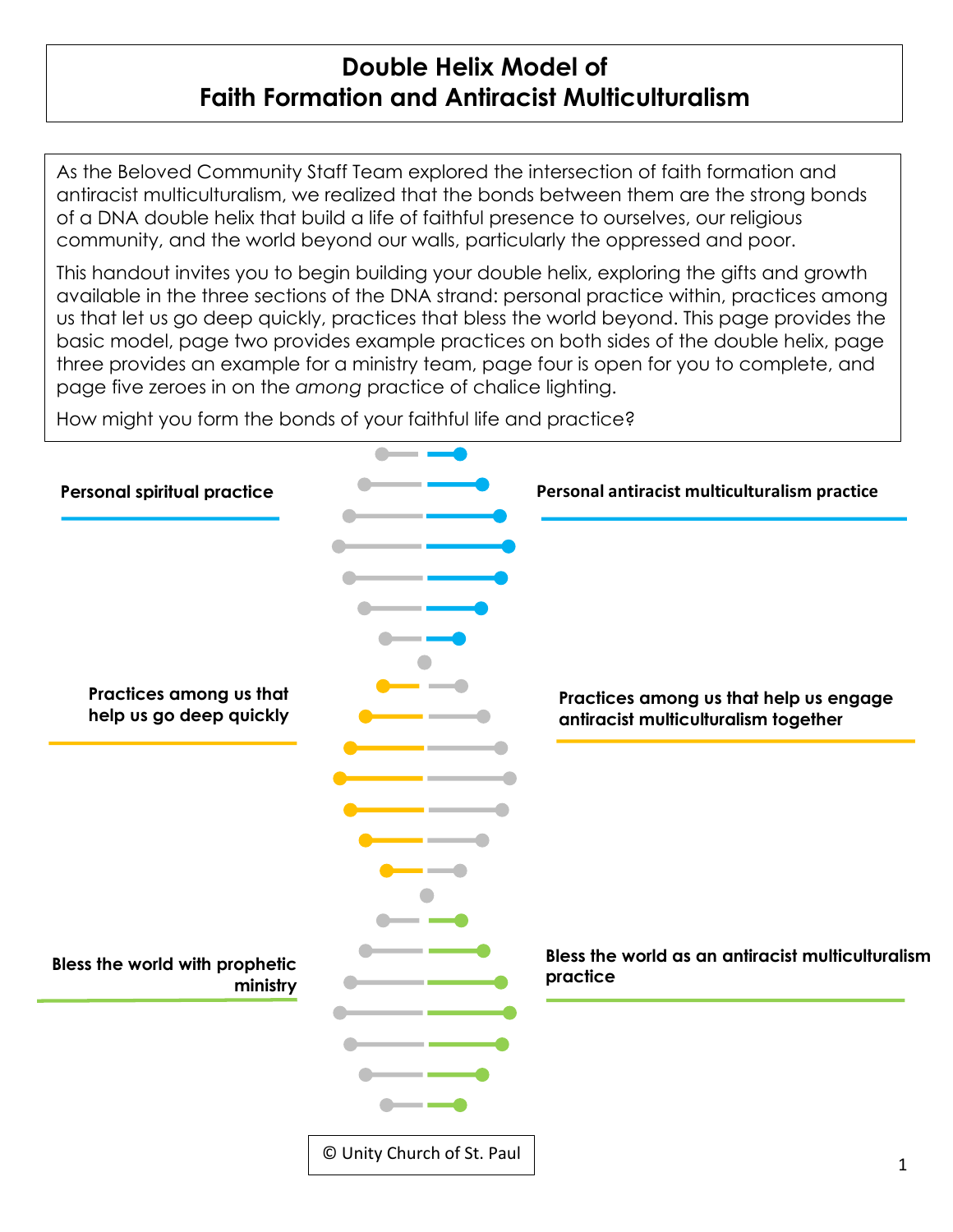## Sample practices on both sides of the double helix.

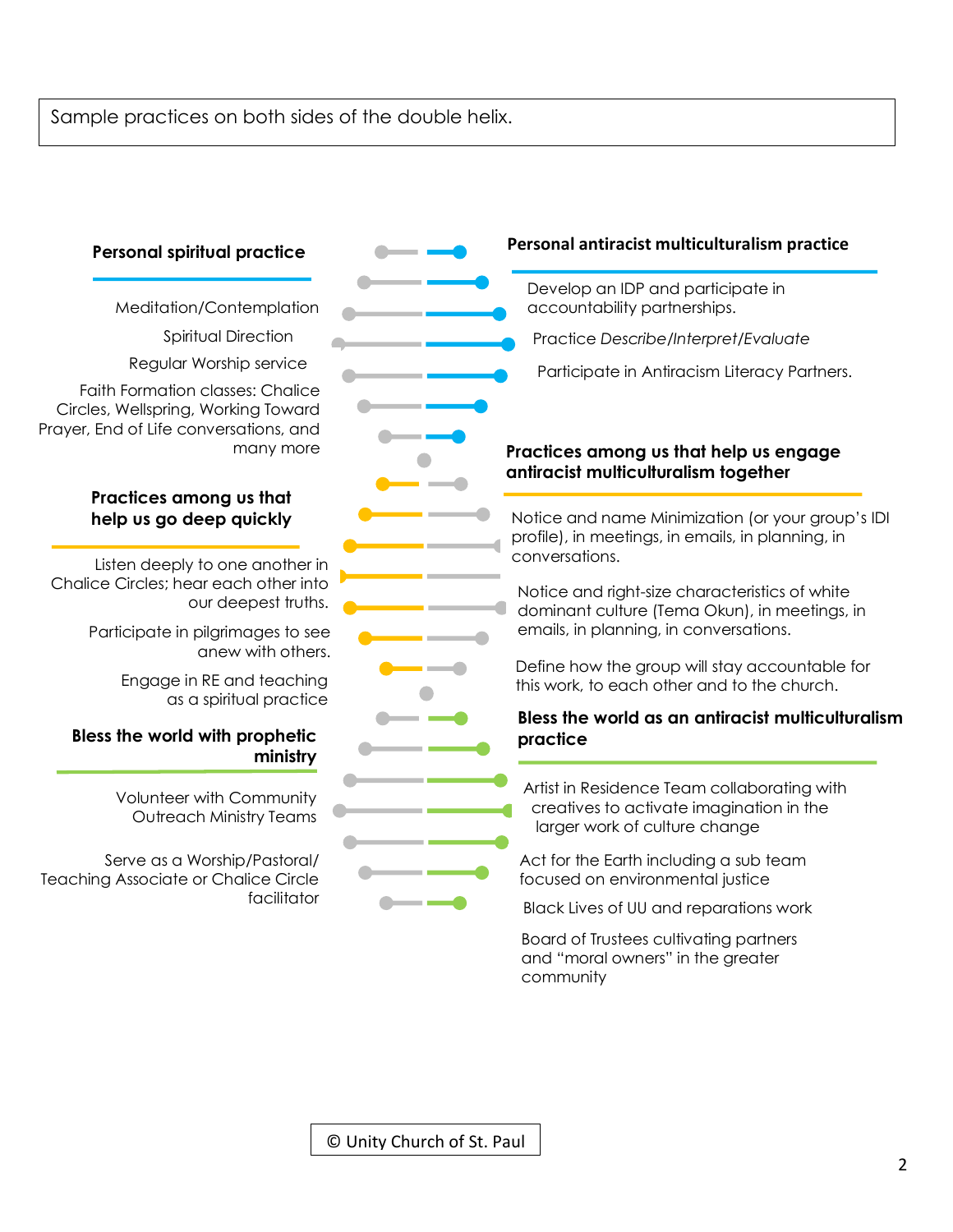An example of filling in the right side of the helix. Here's how the Religious Education Ministry team might list its faithful commitments, as a ministry team, to antiracist multicultural growth.

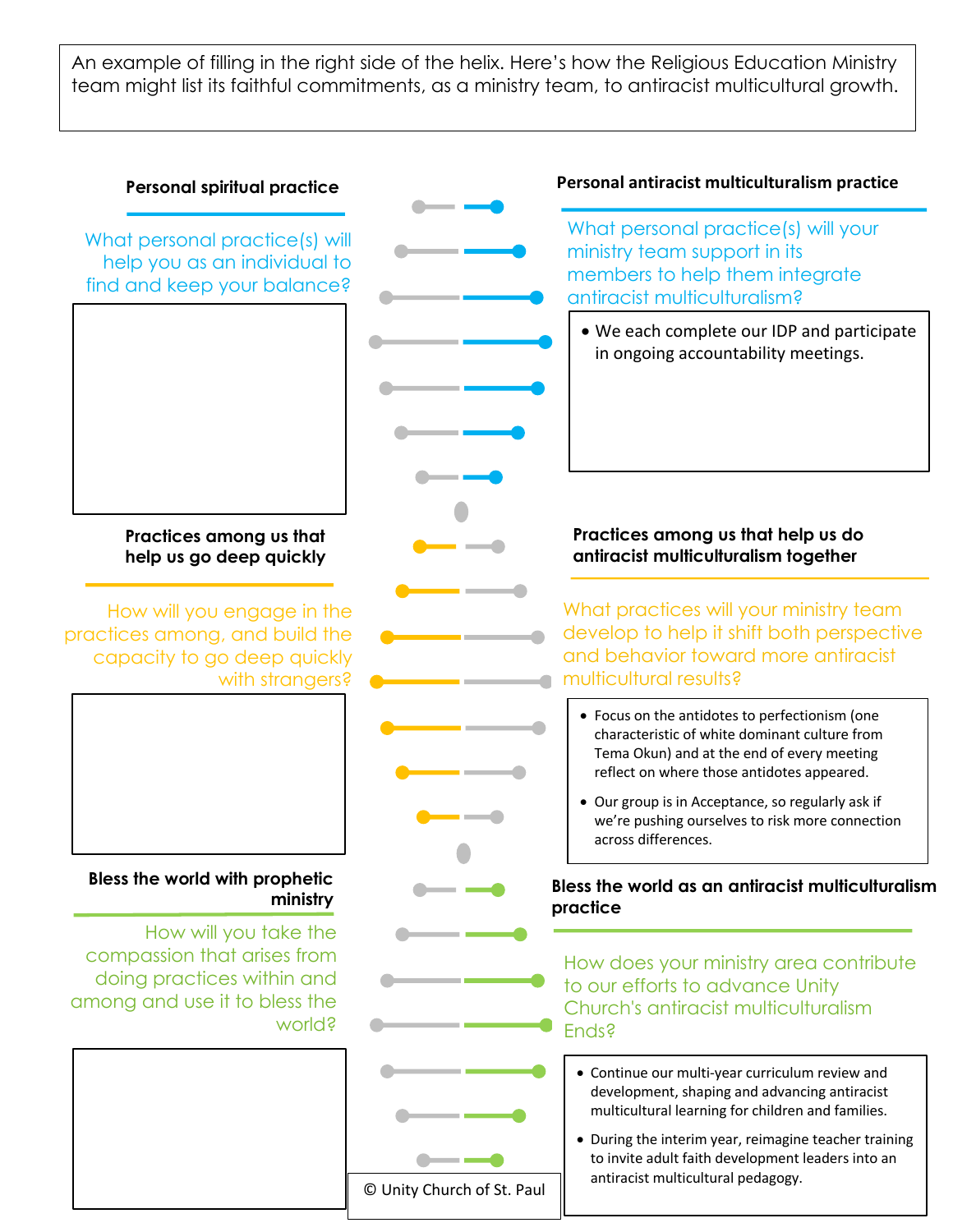Now, it's your turn. What, more specifically, as an individual and as a ministry team, are your faithful commitments to spiritual and multi-cultural, antiracist growth? See the next page for some ways to get started.